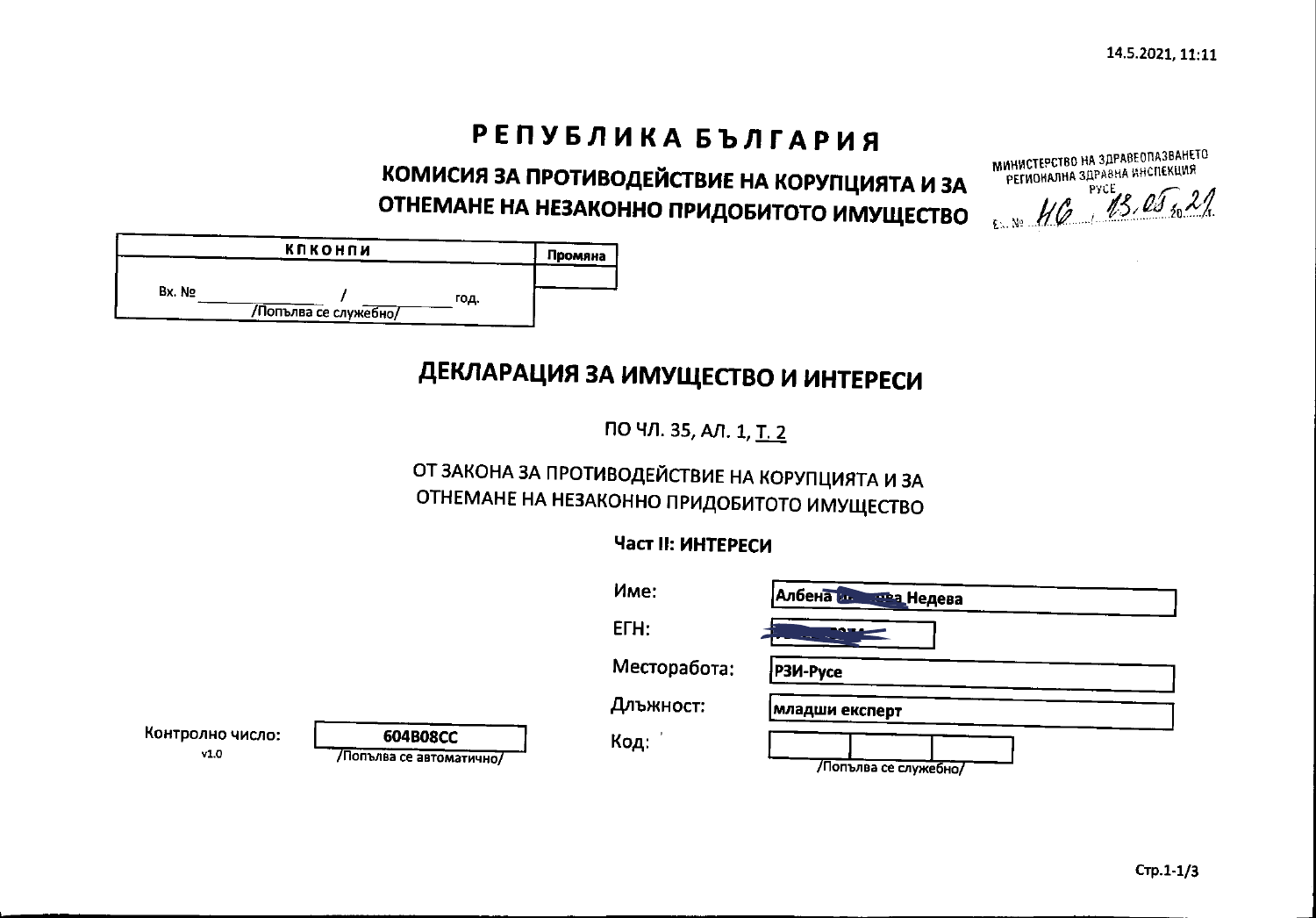|                                        | _______<br>$- - -$            |    |
|----------------------------------------|-------------------------------|----|
| Име на декларатора:                    |                               | EП |
| /собствено,<br>, бащино,<br>, фамилно/ | Албена <del>н</del><br>Недева |    |

VII. Участие в търговски дружества, в органи на управление или контрол на търговски дружества, на юридически лица с нестопанска цел или на кооперации, както и извършване на дейност като едноличен търговец към датата на избирането или назначаването и 12 месеца преди датата на избирането или назначаването

#### 1. Към датата на избирането или назначаването на длъжност:

|       | 1.1. Имам участие в следните търговски дружества: | Нямам нишо за деклариране. |  | Таблица № 15 |
|-------|---------------------------------------------------|----------------------------|--|--------------|
| HOM   |                                                   |                            |  |              |
| - 110 | Дружество:                                        | Размер на дяловото участие |  |              |
| pep   |                                                   |                            |  |              |
| ٤.    |                                                   |                            |  |              |

#### 1.2. Съм управител или член на орган на управление или контрол на търговски дружества,

|              | на юридически лица с нестопанска цел или на кооперации: | Нямам нищо за деклариране. |          | Таблица № 16 |
|--------------|---------------------------------------------------------|----------------------------|----------|--------------|
| <b>THOM</b>  |                                                         |                            |          |              |
| ាន           | Aliyakeutso l                                           |                            | Vaacrise |              |
| -pen         |                                                         |                            |          |              |
| $\mathbf{r}$ |                                                         |                            |          |              |

| ____  | 1.3. Развивам дейност като едноличен търговец: | Нямам нишо за деклариране. |  | Таблица № 17 |
|-------|------------------------------------------------|----------------------------|--|--------------|
| l How |                                                |                            |  |              |
| - no  | -Наименование на ЕЕ-                           | -Предмет на дейност.       |  |              |
| 1902  |                                                |                            |  |              |
|       |                                                |                            |  |              |

#### 2. Дванадесет месеца преди датата на избирането или назначаването ми на длъжност:

|            | 2.1. Имам участие в следните търговски дружества: | Нямам нищо за деклариране.    |  | Таблица № 18 |
|------------|---------------------------------------------------|-------------------------------|--|--------------|
| <b>Has</b> |                                                   |                               |  |              |
| l bo       | ДРУЖССТВО                                         | - Размор на двловето знастра- |  |              |
| ISP0       |                                                   |                               |  |              |
|            |                                                   |                               |  |              |

#### 2.2. Съм управител или член на орган на управление или контрол на търговски дружества,

|            | на юридически лица с нестопанска цел или на кооперации: | Нямам нищо за деклариране. |  | Таблица № 19 |
|------------|---------------------------------------------------------|----------------------------|--|--------------|
| Heter      |                                                         |                            |  |              |
| - 130      | Дружество                                               | Участие:                   |  |              |
| <b>SED</b> |                                                         |                            |  |              |
|            |                                                         |                            |  |              |

|            | 2.3 Развивам дейност като едноличен търговец: | Нямам нишо за деклариране. |  | Таблица № 20 |
|------------|-----------------------------------------------|----------------------------|--|--------------|
| <b>HOM</b> |                                               |                            |  |              |
| ' no       | Наименование на ЕТ-                           | Предмет на дейност-        |  |              |
| l peg      |                                               |                            |  |              |
| .          |                                               |                            |  |              |